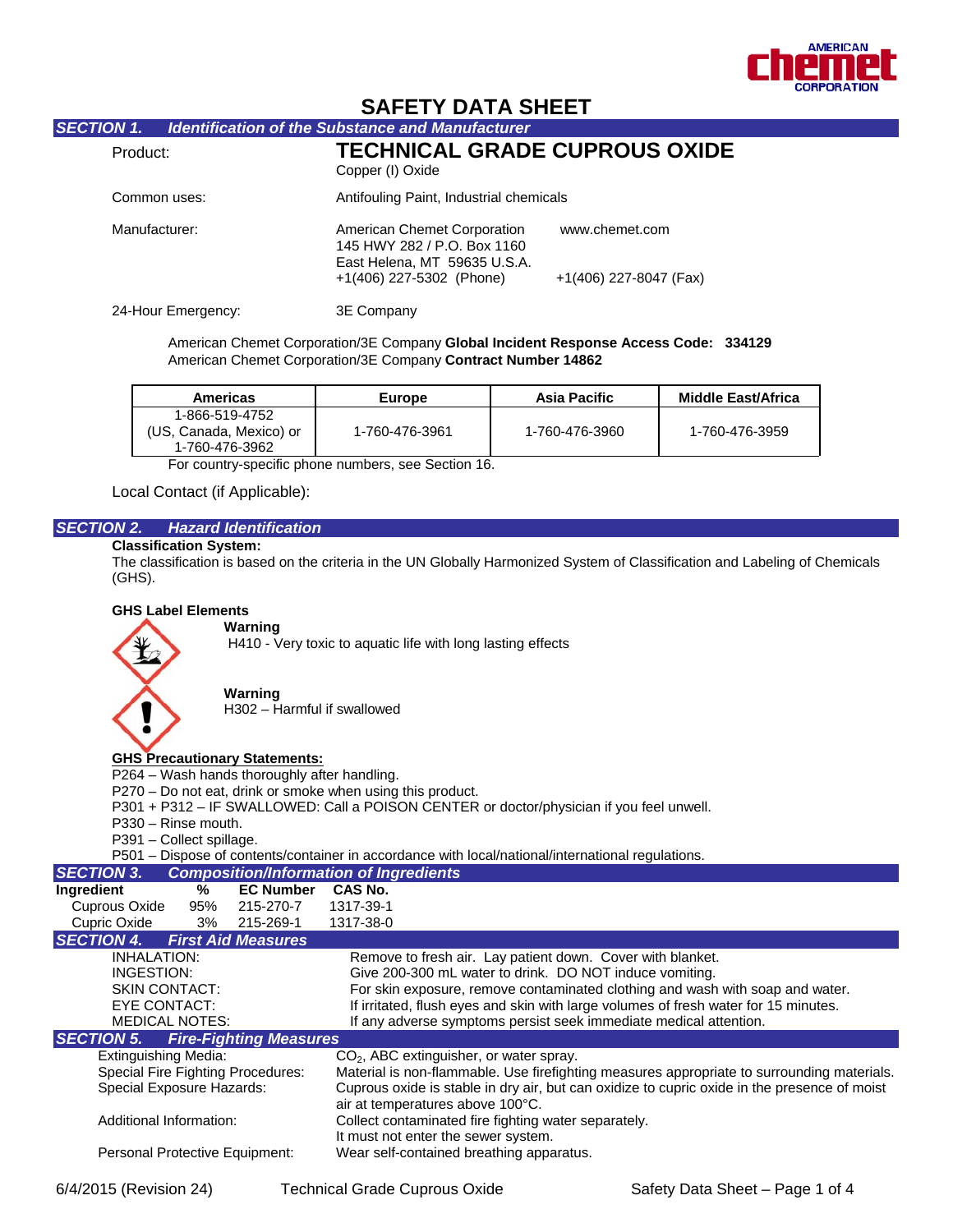| <b>SECTION 6.</b><br><b>Accidental Release Measures</b>               |                                         |                                                                                                                     |                                                                                                                                                                                                                                                                             |
|-----------------------------------------------------------------------|-----------------------------------------|---------------------------------------------------------------------------------------------------------------------|-----------------------------------------------------------------------------------------------------------------------------------------------------------------------------------------------------------------------------------------------------------------------------|
| <b>Personal Precautions:</b>                                          |                                         |                                                                                                                     | Spilled material may produce dust hazard if not handled correctly. Wear appropriate                                                                                                                                                                                         |
| <b>Environmental Precautions:</b>                                     |                                         | personal protective equipment: coveralls, gloves & eye protection.                                                  | Do not allow to enter drains or watercourses. If the product enters drains or sewers,<br>immediately inform the local water company. Where there is contamination of streams,                                                                                               |
| Methods for Clean Up:                                                 |                                         | national waste regulations.                                                                                         | rivers or lakes, contact local agency with responsibility for the environment.<br>Contain spillages and clean up with vacuum or conventional tools and attempt to minimize<br>dusting. Place in a suitable container for recycling or disposal in accordance with local and |
| <b>SECTION 7.</b>                                                     | <b>Handling and Storage</b>             |                                                                                                                     |                                                                                                                                                                                                                                                                             |
| Handling:                                                             |                                         |                                                                                                                     | Only use in a well-ventilated area and prevent the creation of dusts. If concentrations exceed the                                                                                                                                                                          |
|                                                                       |                                         | occupational exposure limits, use suitable respiratory protection.                                                  |                                                                                                                                                                                                                                                                             |
| Storage:                                                              |                                         |                                                                                                                     | Store in a cool, dry, well-ventilated place. Keep away from food, drink and animal feeding stuffs.                                                                                                                                                                          |
| Common uses:                                                          |                                         | Antifouling Paint, Industrial chemicals                                                                             |                                                                                                                                                                                                                                                                             |
| <b>SECTION 8.</b>                                                     |                                         | <b>Exposure Controls/Personal Protection</b>                                                                        |                                                                                                                                                                                                                                                                             |
|                                                                       | Occupational Exposure Standards:        | Copper as dusts & mist :<br>OSHA PEL & ACGIH TLV<br>1 mg/m $3$ 8-hour TWA                                           |                                                                                                                                                                                                                                                                             |
|                                                                       | <b>Occupational Exposure Controls:</b>  | requirements of national personal protective equipment regulations.                                                 | All personal protective equipment, including respiratory equipment, used to<br>control exposure to hazardous substances must be selected to meet the                                                                                                                        |
| Personal Protection:                                                  |                                         |                                                                                                                     |                                                                                                                                                                                                                                                                             |
| Ventilation:                                                          |                                         | ventilation.                                                                                                        | To keep below the U.S.A. OSHA and EU exposure limits, use general dilution type                                                                                                                                                                                             |
| <b>Respiratory Protection:</b>                                        |                                         |                                                                                                                     | Cartridge type particulate filter respirator or dust-mask conforming to U.S.A. NIOSH.                                                                                                                                                                                       |
|                                                                       |                                         | Refer to Respiratory Protective Devices approved by NIOSH under 42 CFR 84 and<br>the appropriate European standard. |                                                                                                                                                                                                                                                                             |
| Hand Protection:                                                      |                                         | Wear if skin contact is probable and skin is sensitive.                                                             |                                                                                                                                                                                                                                                                             |
|                                                                       |                                         |                                                                                                                     |                                                                                                                                                                                                                                                                             |
| Eye Protection:                                                       |                                         | Safety glasses or goggles.                                                                                          |                                                                                                                                                                                                                                                                             |
| <b>Skin Protection:</b>                                               |                                         | Long sleeve shirt(s) if contact is probable and skin is sensitive.                                                  |                                                                                                                                                                                                                                                                             |
| <b>Environmental Protection:</b>                                      |                                         | Do not allow to enter drains or watercourses.                                                                       |                                                                                                                                                                                                                                                                             |
| <b>SECTION 9.</b>                                                     | <b>Physical and Chemical Properties</b> |                                                                                                                     |                                                                                                                                                                                                                                                                             |
| Appearance:                                                           |                                         | Red, Brown or Purple Fine Powder                                                                                    | Vapor Pressure:<br><b>NA</b>                                                                                                                                                                                                                                                |
| Odour:<br><b>Boiling Point:</b>                                       | None<br><b>NA</b>                       |                                                                                                                     | Vapour Density:<br><b>NA</b><br>1235 °C<br><b>Melting Point:</b>                                                                                                                                                                                                            |
| <b>Evaporation Rate:</b>                                              | <b>NA</b>                               |                                                                                                                     | Solubility in Water: Negligible(<0.1%)                                                                                                                                                                                                                                      |
| Specific Gravity(H <sub>2</sub> O=1)                                  | 6.0                                     |                                                                                                                     | Percent Volatile (v/v)<br>0%                                                                                                                                                                                                                                                |
| <b>SECTION 10. Stability and Reactivity</b><br>Stable X               |                                         | Unstable                                                                                                            |                                                                                                                                                                                                                                                                             |
| Conditions & Materials to Avoid:                                      |                                         |                                                                                                                     |                                                                                                                                                                                                                                                                             |
|                                                                       |                                         | • Temperatures above 100 °C while in the presence of moist air.                                                     | Under certain conditions $Cu2O$ may react violently with strong reactants such as acids and bases.                                                                                                                                                                          |
|                                                                       |                                         |                                                                                                                     |                                                                                                                                                                                                                                                                             |
|                                                                       | Hazardous Decomposition Products:       |                                                                                                                     | Copper fumes will be released if heated above its melting point (1235 °C).                                                                                                                                                                                                  |
| Hazardous Polymerization:                                             |                                         | <b>Will Not Occur</b>                                                                                               |                                                                                                                                                                                                                                                                             |
| <b>SECTION 11. Toxicological Information</b><br><b>Acute Toxicity</b> |                                         |                                                                                                                     |                                                                                                                                                                                                                                                                             |
| Oral (Rat):                                                           |                                         | Harmful if swallowed - may cause nausea, chills or diarrhea.                                                        |                                                                                                                                                                                                                                                                             |
| Dermal (Rabbit):<br>Inhalation (Rat):                                 | Not classified<br>Not classified        | Skin Irritation:<br>Eye Irritation:                                                                                 | Not classified as a skin irritant<br>Not classified as an eye irritant                                                                                                                                                                                                      |
| Sensitization:                                                        |                                         | Not classified as a dermal sensitizer                                                                               |                                                                                                                                                                                                                                                                             |

# *SECTION 12. Ecological Information*

Toxic to fish and other aquatic organisms.

Prevent from entering drains, sewers, and surface water.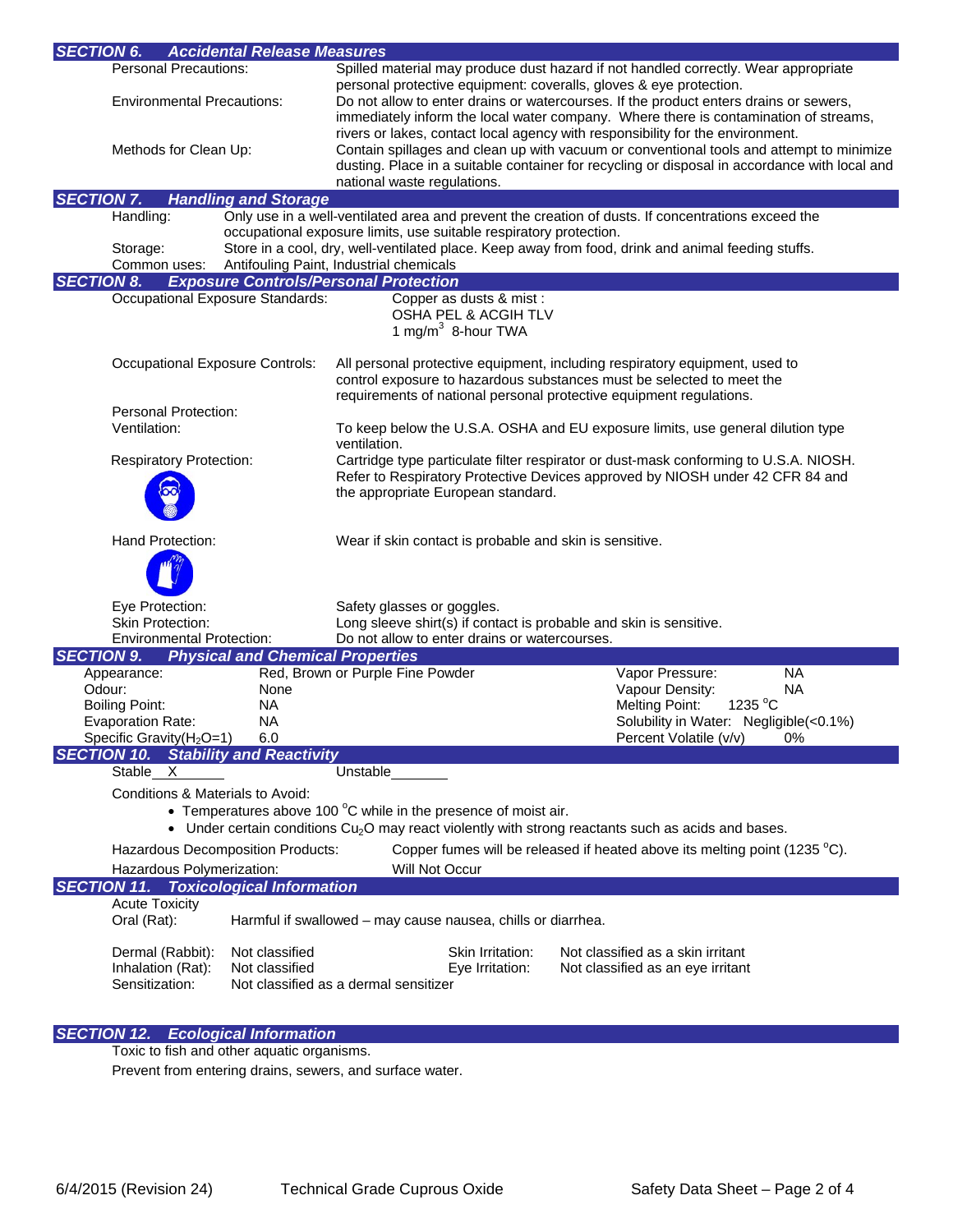| <b>SECTION 13. Disposal Considerations</b>              |                                                                                                                                                           |  |  |
|---------------------------------------------------------|-----------------------------------------------------------------------------------------------------------------------------------------------------------|--|--|
| PACKAGING:<br>PRODUCT:                                  | Dispose of in accordance with procedures applying to the disposal of the product.                                                                         |  |  |
|                                                         | Dispose of surplus and contaminated materials (including sawdust) at an approved landfill or in<br>accordance with other national or regional provisions. |  |  |
|                                                         | <b>European Waste Catalogue:</b>                                                                                                                          |  |  |
| 06 11 99                                                | Wastes not otherwise classified                                                                                                                           |  |  |
|                                                         |                                                                                                                                                           |  |  |
| <b>SECTION 14.</b><br><b>Transportation Information</b> |                                                                                                                                                           |  |  |
| US DOT:                                                 | Not Regulated. Class 9 materials do not require placarding for U.S.A. ground transport.                                                                   |  |  |
| Proper Shipping Name:                                   | UN 3077 ENVIRONMENTALLY HAZARDOUS SUBSTANCE, SOLID, N.O.S.<br>(dicopper oxide), Class 9, PG III, MARINE POLLUTANT                                         |  |  |
| . Land transport ADR/RID (cross-border)                 | <b>Excluding U.S.A. Ground Transport</b>                                                                                                                  |  |  |
|                                                         |                                                                                                                                                           |  |  |
|                                                         |                                                                                                                                                           |  |  |
|                                                         |                                                                                                                                                           |  |  |
|                                                         | · ADR/RID class: 9 (M7) Miscellaneous dangerous substances and articles                                                                                   |  |  |
| · Danger code (Kemler):<br>· UN Number:                 | 90<br>3077                                                                                                                                                |  |  |
| · Packaging group:                                      | Ш                                                                                                                                                         |  |  |
| · Hazard label:                                         | 9                                                                                                                                                         |  |  |
|                                                         | · Proper shipping name: 3077 ENVIRONMENTALLY HAZARDOUS SUBSTANCE, SOLID, N.O.S.                                                                           |  |  |
| · Tunnel Restriction Code: E                            | (dicopper oxide)                                                                                                                                          |  |  |
| · Maritime transport IMDG:                              |                                                                                                                                                           |  |  |
|                                                         |                                                                                                                                                           |  |  |
|                                                         |                                                                                                                                                           |  |  |
| · IMDG Class:                                           | 9                                                                                                                                                         |  |  |
| · UN Number:<br>· Hazard Label:                         | 3077                                                                                                                                                      |  |  |
| · Packaging group:                                      | 9<br>Ш                                                                                                                                                    |  |  |
| · Marine pollutant:                                     | yes                                                                                                                                                       |  |  |
| · Proper shipping name:                                 | 3077 ENVIRONMENTALLY HAZARDOUS SUBSTANCE, SOLID, N.O.S.                                                                                                   |  |  |
| · EmS Code:                                             | (dicopper oxide)<br>$F-A, S-F$                                                                                                                            |  |  |
| · Air transport ICAO-TI and IATA-DGR:                   |                                                                                                                                                           |  |  |
|                                                         |                                                                                                                                                           |  |  |
| · ICAO/IATA Class:                                      | 9                                                                                                                                                         |  |  |
| · UN/ID Number:                                         | 3077                                                                                                                                                      |  |  |
| · Hazard Label:                                         | 9                                                                                                                                                         |  |  |
| · Packaging group:<br>· Proper shipping name:           | III<br>3077 ENVIRONMENTALLY HAZARDOUS SUBSTANCE, SOLID, N.O.S.                                                                                            |  |  |
|                                                         | (dicopper oxide)                                                                                                                                          |  |  |

## *SECTION 15. Regulatory Information*

U.S. EPA EPCRA Section 313 Reportable Product – (contains copper)

U.S. EPA Reportable Quantity: 5,000 lbs. (2,270 kg)

REACH Registration Number for American Chemet Corporation's Cuprous Oxide: 01-2119513794-36-0002